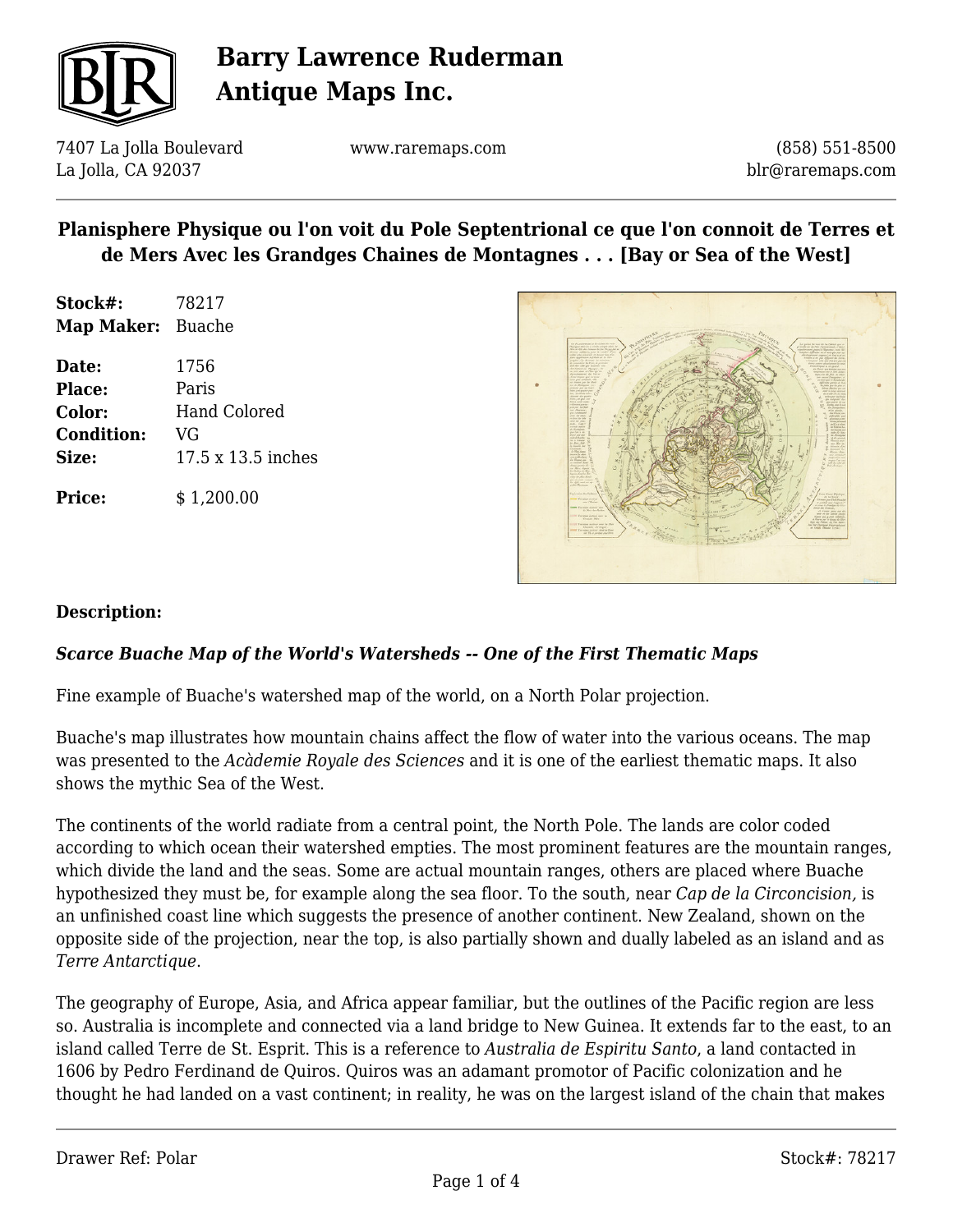

7407 La Jolla Boulevard La Jolla, CA 92037

www.raremaps.com

(858) 551-8500 blr@raremaps.com

## **Planisphere Physique ou l'on voit du Pole Septentrional ce que l'on connoit de Terres et de Mers Avec les Grandges Chaines de Montagnes . . . [Bay or Sea of the West]**

up Vanuatu. Quiros is not the only explorer discussed on the map and the others are discussed below.

#### **Sea of the West**

Another notable feature is the Sea of the West in the interior of North America. This sea had first appeared on charts published by Johann Baptiste Nolin in ca. 1700, but had quickly disappeared thereafter. Although the great French geographer Guillaume De L'Isle never published a map showing the sea, he had postulated that it could exist, and that it might connect to a Northwest Passage through New France, not through English territory farther north. Nolin had plagiarized the idea from Guillaume, as the latter testified when suing the former for plagiarism. He said, the Sea of the West "was one of my discoveries. But since it is not always appropriate to publish what one knows or what one thinks one knows, I have not had this sea engraved on the works that I made public, not wanting foreigners to profit from this discovery" (as quoted in Pedley, 109).

The Sea of the West began to appear again in the 1752, when Joseph-Nicolas Delisle, Guillaume's brother, and Philippe Buache, his son-in-law, published a map showing the Russian discoveries in the far north Pacific. Buache had reviewed his father-in-law's papers and read of the Sea of the West. He and his uncle included the sea on their map, which was also presented to the *Acàdemie*, and it spread to other maps thereafter. To learn more of the 1752 map, see  $\{\{\text{ inventory detail link('31701','here') }\}\}.$ 

#### **The Ring of Explorers and Ice in the Southern Hemisphere**

Although watersheds are the main purpose of this map, there are also references to several voyages and explorers around the outer rim of the polar projection. Their tracks form an uneven circle around the southern, or outside, edge of the map. The ring combines the voyages of French, English, Dutch, and Spanish navigators. Together, they show the boundary of the known world.

One track is that of the 1738-9 expedition of Jean-Baptiste Charles Bouvet de Lozier. Bouvet was an employee of the French East India Company who was convinced that, given a chance, he could make discoveries around the South Pole, or near the much vaunted *Terra Australis Incognita*. In 1739, the Company gave him a chance. Bouvet meticulously searched the South Atlantic, but he had to return to France earlier than expected because his crew became too ill to continue. In the 1750s, he served as the governor of the Mascarene Islands, east of Madagascar. He was France's best known explorer at the time this map was printed.

Bouvet's journals mention icebergs between two and three hundred feet high and half a league to two or three leagues in circumference. Buache made *Cap de la Circoncision,* sighted by Bouvet, at 54° South, a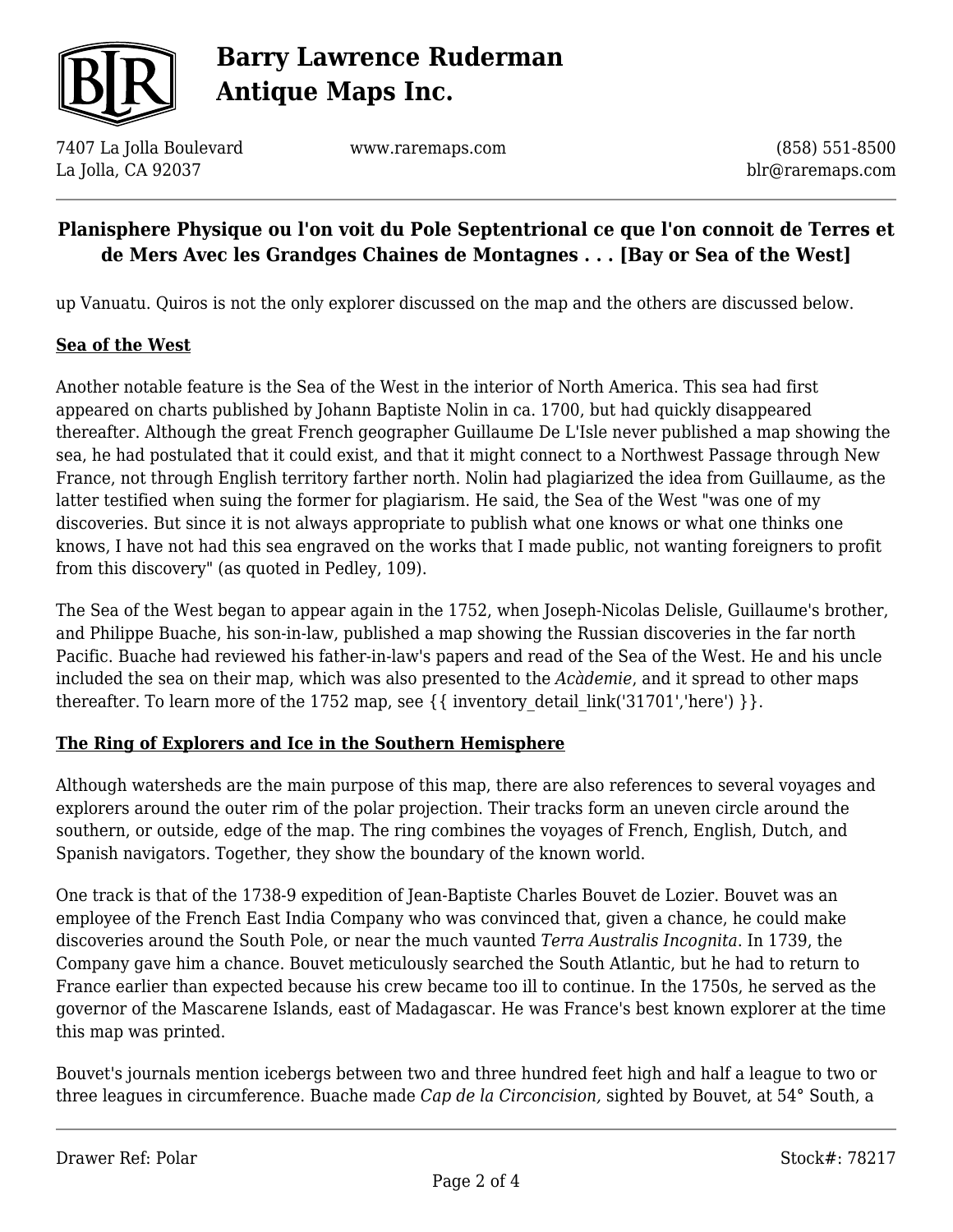

7407 La Jolla Boulevard La Jolla, CA 92037

www.raremaps.com

(858) 551-8500 blr@raremaps.com

## **Planisphere Physique ou l'on voit du Pole Septentrional ce que l'on connoit de Terres et de Mers Avec les Grandges Chaines de Montagnes . . . [Bay or Sea of the West]**

northern promontory of an unfinished landmass. The icebergs surround the area.

Another voyage marked on the map is that of Edmund Halley, and it too involved icebergs. Halley convinced the British Admiralty to give him a ship, the *Paramore,* to use as a mobile laboratory for studying magnetic variation. On his second voyage, Halley took the *Paramore* into the Southern Atlantic. While there, he nearly lost his ship to the soaring icebergs he found there. Halley wrote to Josiah Burchett, Secretary of the Admiralty, on March 30, 1700:

*In Lattd: 52 ½ ° and 35° west Longitude from London, we fell in with great Islands of Ice, of soe Incredible a hight and Magnitude, that I scarce dare write my thoughts of it, at first we took it for land with chaulky cliffs, and the topp all covered with snow, but we soon found our mistake by standing in with it, and that it was nothing but Ice, though it could not be less then 200 foot high, and one Island at least 5 mile in front, we could not get ground in 140 fadtham. Yet I conceive it was aground, Ice being very little lighter then water and not above an Eight part above the Surface when it swims…*

Halley, awed by the size of the icebergs, hypothesized that they must be land, not floating, as ice typically concealed more beneath the surface than above and Halley could not imagine a floating entity so large.

Farther west along the ring are more icebergs, those sighted by Drake on his privateering circumnavigation in 1577-80. Finally, there are the icebergs recorded by the buccaneers Bartholomew Sharpe and John Davis on their piratical wanderings in 1687. All four sets of icebergs are proof to Buache that the European adventurers were nearing a southern continent.

The other explorers who are included in the ring, although they didn't see icebergs, are Ferdinand Magellan, the world's first circumnavigator, and Abel Tasman, who made first European contact with New Zealand in the 1640s. In the mid-Pacific, Le Maire's voyage of 1616 makes up part of the ring. Cornelis Le Maire, along with Willem Schouten, circumnavigated via Cape Horn in 1615-1617, the first to sail round South America instead of through the Straits of Magellan. Finally, the track of the *St. Louis,* dated 1708, crosses the South Atlantic. It was a French merchant enterprise and was the first ship to cross from Cape Horn to the Cape of Good Hope.

## **Thematic Maps**

Buache was an academic geographer who researched his material thoroughly, relying on the most up-todate information from the voyages of discovery. As previously stated, he was Guillaume Delisle's son-inlaw and served as *premier gèographe du roi*, *gèographe adjoint* to the *Acàdemie.* He was the first geographer to survey a river basin and suggested that the basin had topographical unity in a paper given